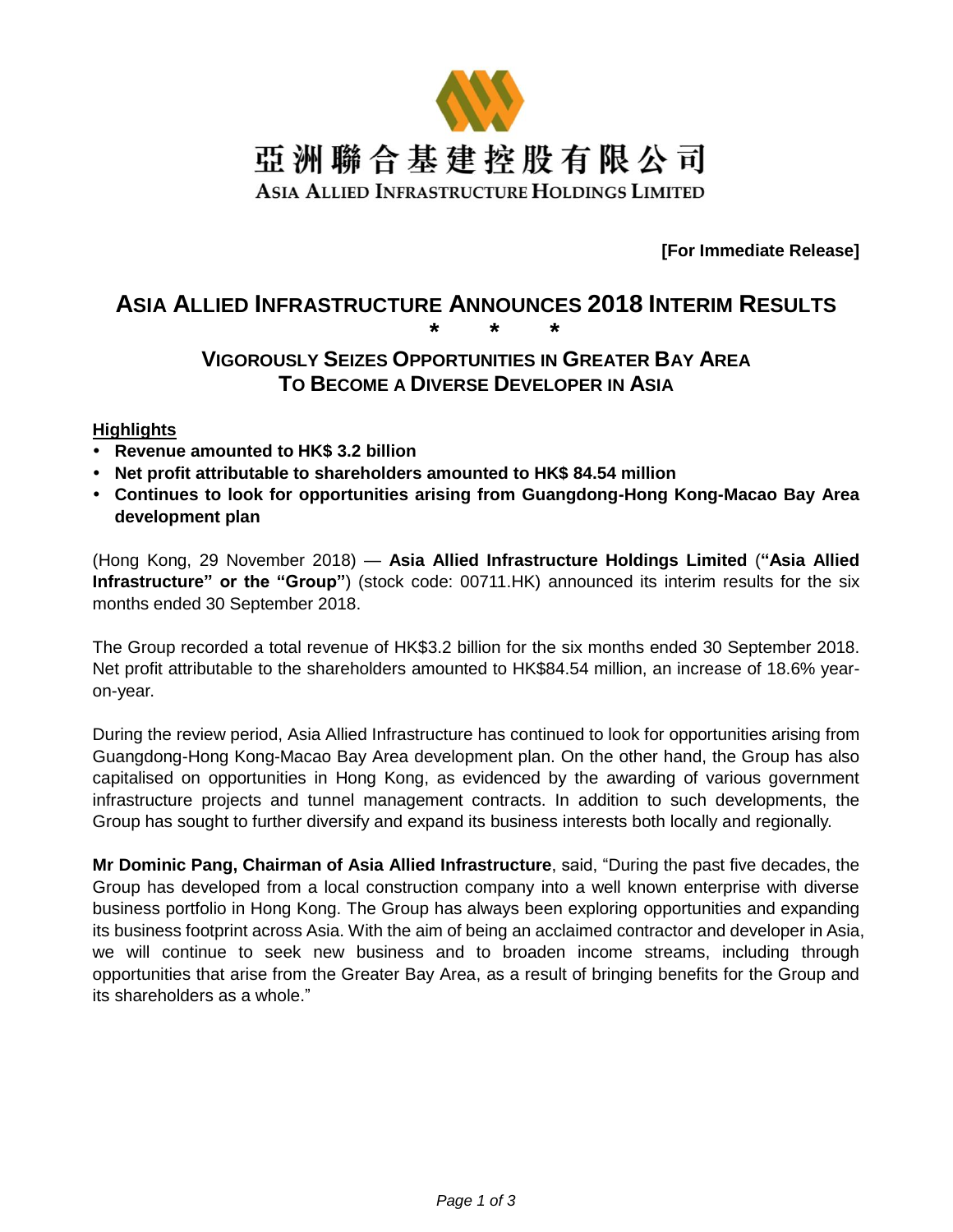# **Construction**

The construction segment remains the principal business of the Group, and contributed revenue of HK\$ 2.9 billion during the review period, and achieved segment results of HK\$ 35.10 million. The total value of contracts on hand amounted to HK\$28.4 billion, of which HK\$12.3 billion worth of contracts were ongoing.

During the period under review, numerous major projects are proceeding which include the Liantang/ Heung Yuen Wai Boundary Control Point, Site Formation and Infrastructure Works – Contract 3; Construction of Public Rental Housing Redevelopment at Pak Tin Estate Phase 11 in Shek Kip Mei; Phase 1 Redevelopment of Ming Wah Dai Ha; Construction of Public Rental Housing Redevelopment at Pak Tin Estate Phases 7 and 8 in Shek Kip Mei; and Subsidised Sale Flats Project at Shatin Area 36C. In overseas, the Group has commenced work on the design and construction of water conveying facilities in the Philippines via jointly venture company.

The Group has also completed several projects during the review period, which include Hong Kong-Zhuhai-Macao Bridge Hong Kong Boundary Crossing Facilities – Passenger Clearance Building as well as Design and Construction of Redevelopment of Kwai Chung Hospital (Phase 1).

The business environment in Hong Kong has become increasingly challenging, owing to the fierce competition in the construction industry, which has created headwinds for the Group's construction business. Nevertheless, the 2018 Policy Address delivered by Chief Executive of the Hong Kong Special Administrative Region Government suggests that new large-scale infrastructure projects are on the horizon.

## **Property Development and Assets Leasing**

The property development and assets leasing segment contributed results of HK\$156.29 million during the period under review. The amount included a gain from the disposal of the residential project located at No. 2 Tsing Min Path, Tuen Mun, known as "T PLUS". The fair return highlights the favourable performance of the property sector in Hong Kong during the review period, as well as the management's foresights in managing property investment projects.

The Group has continued to achieve progress with a number of projects in Hong Kong over the past six months, including co-development of the premium residential property located at Waterloo Road, Ho Man Tin; commercial redevelopment project at Cameron Road, Tsim Sha Tsui; and residential property development at Prince Edward Road West. While at the same time, the Group will continue to seek more projects for development and investment in Hong Kong, with added prudence in view of the rising uncertainty entering the market, the result of interest rate hikes, US-China trade war, and correction in the local stock market. Moreover, the Group will explore joint venture opportunities to mitigate risk with the consideration of market conditions, as well as regularly review and optimise its property portfolio to realise favourable returns.

## **Professional Services**

City Services Group Limited generated revenue of HK\$349.84 million, and segmental results of HK\$11.48 million for the period under review. The Group is now managing five tunnels in Hong Kong, namely the Cross-Harbour Tunnel, the Shing Mun Tunnels, the Tseung Kwan O Tunnel, the Kai Tak Tunnel and the Lion Rock Tunnel. Once the Central-Wan Chai Bypass Tunnel commences operation later in the year, the Group will be managing a total of six tunnels in Hong Kong.